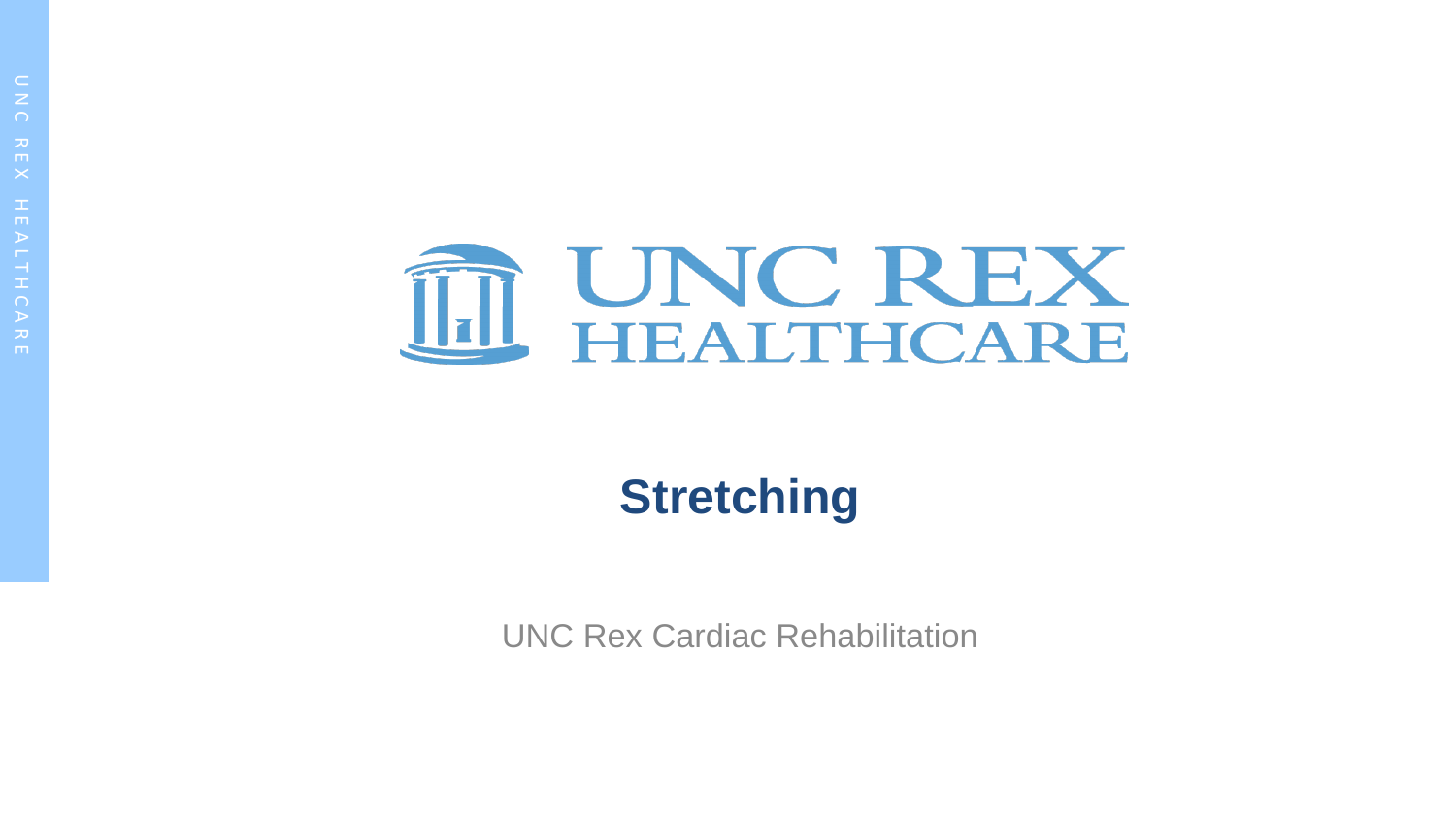## **Why is stretching important?**

- Stretching keeps the muscles flexible, strong, and healthy.
- We need flexibility to maintain range of motion in the joints. Without it, muscles shorten and become tight.
- When muscles become tight, it makes us more prone to joint pain, strains, and muscle damage.
- An "elastic" muscle is a strong muscle. By keeping the muscle long, lean and flexible you'll be less likely to suffer a muscle strain or pull when exercising.
- Healthy muscles also help with balance and help avoid falls

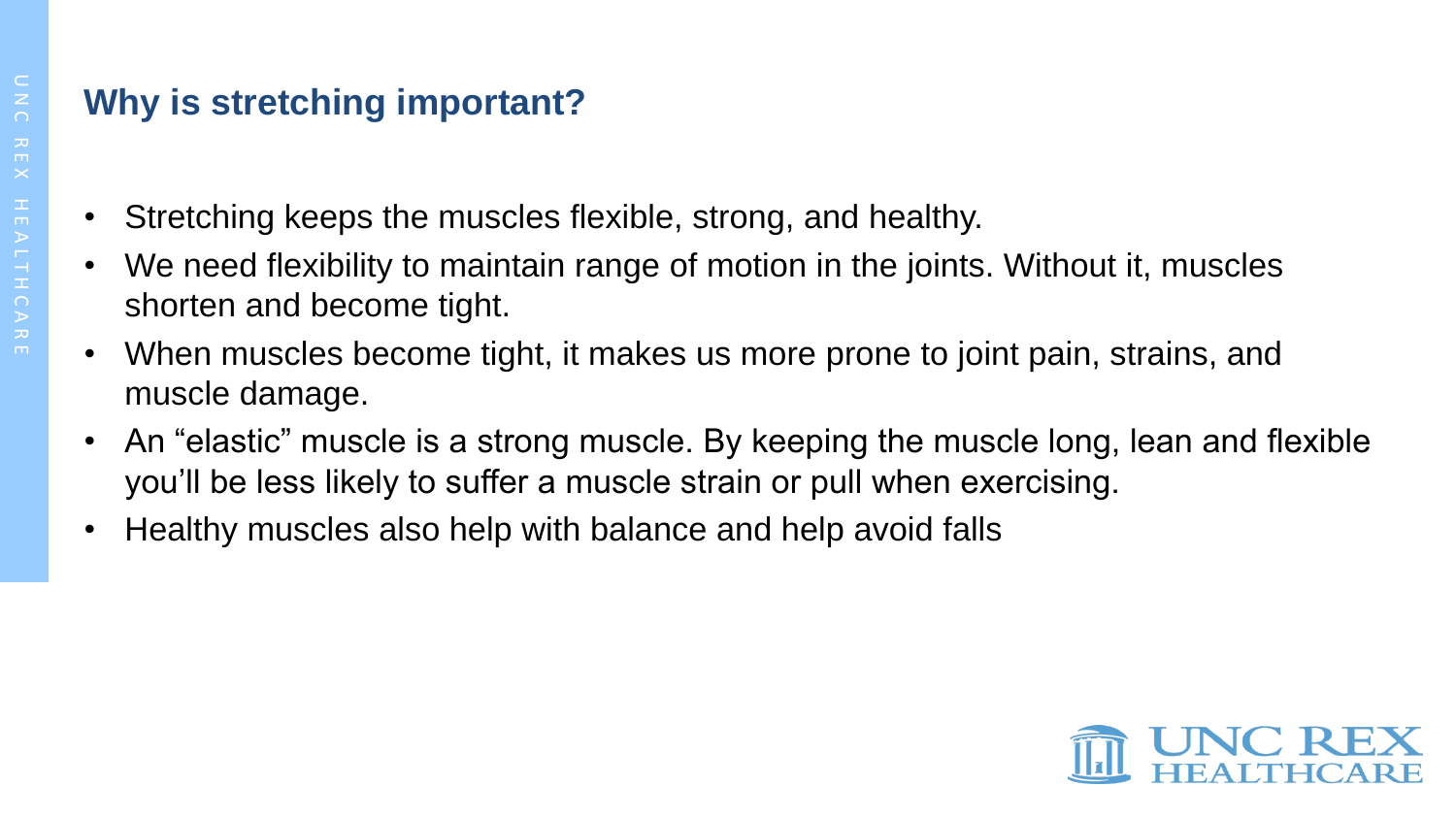#### **Starting a stretching regimen**

- Aim to stretch 3-4 times a week
- Focus on stretching the areas critical to mobility such as:
	- Calves
	- Hamstrings
	- Hips
	- Thighs
- Stretching shoulders, neck, and back is also beneficial



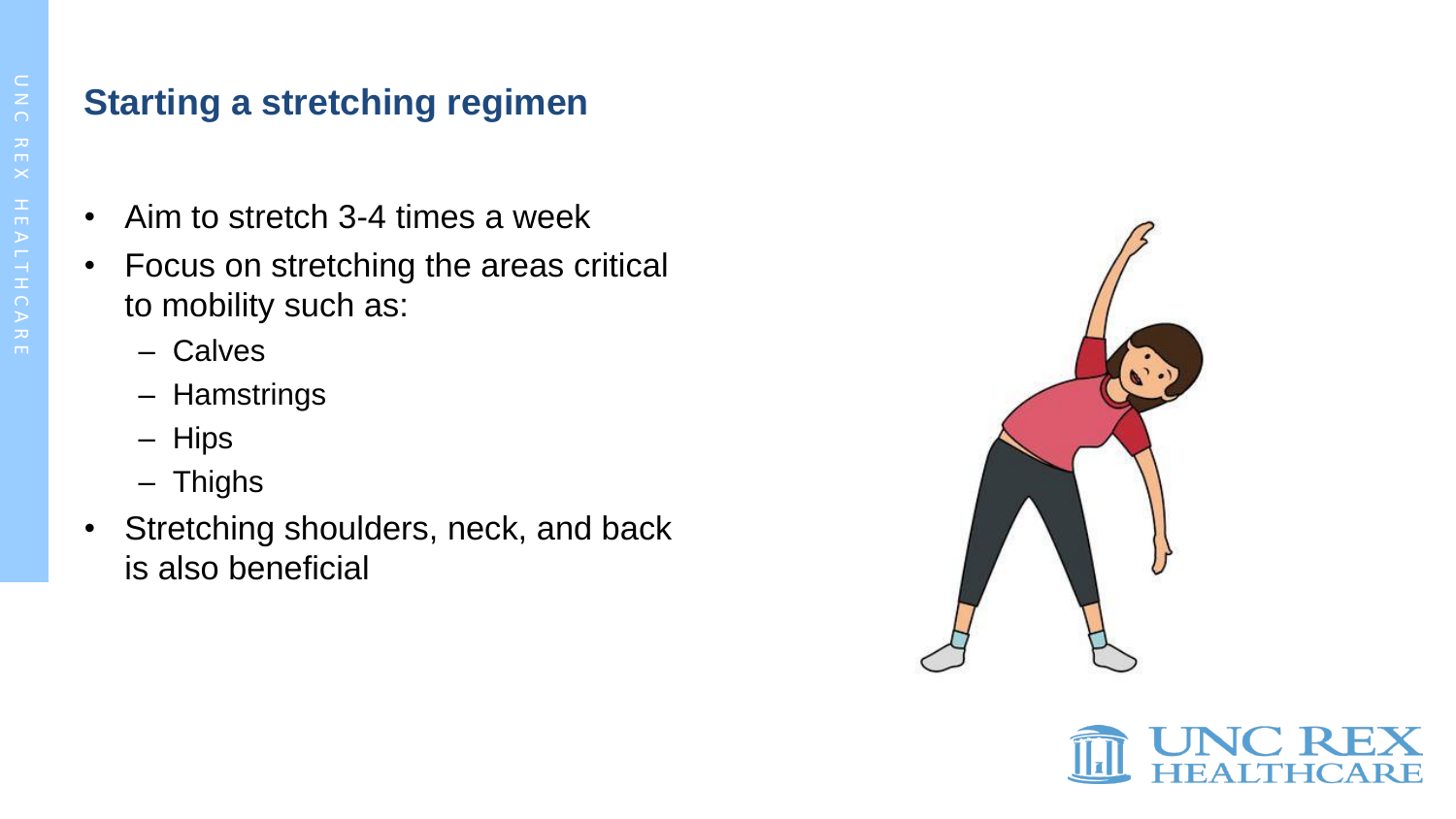### **How to stretch properly**

- Studies have shown that stretching while the muscles are cold (before exercise) can cause injury or muscle damage.
- Instead, do this:
	- A light warmup before exercise
	- Use stretching to cool down and recover the muscles after an exercise
		- Hold a stretch for at least 30 seconds and do not bounce
		- You should feel tension in the muscle but not pain